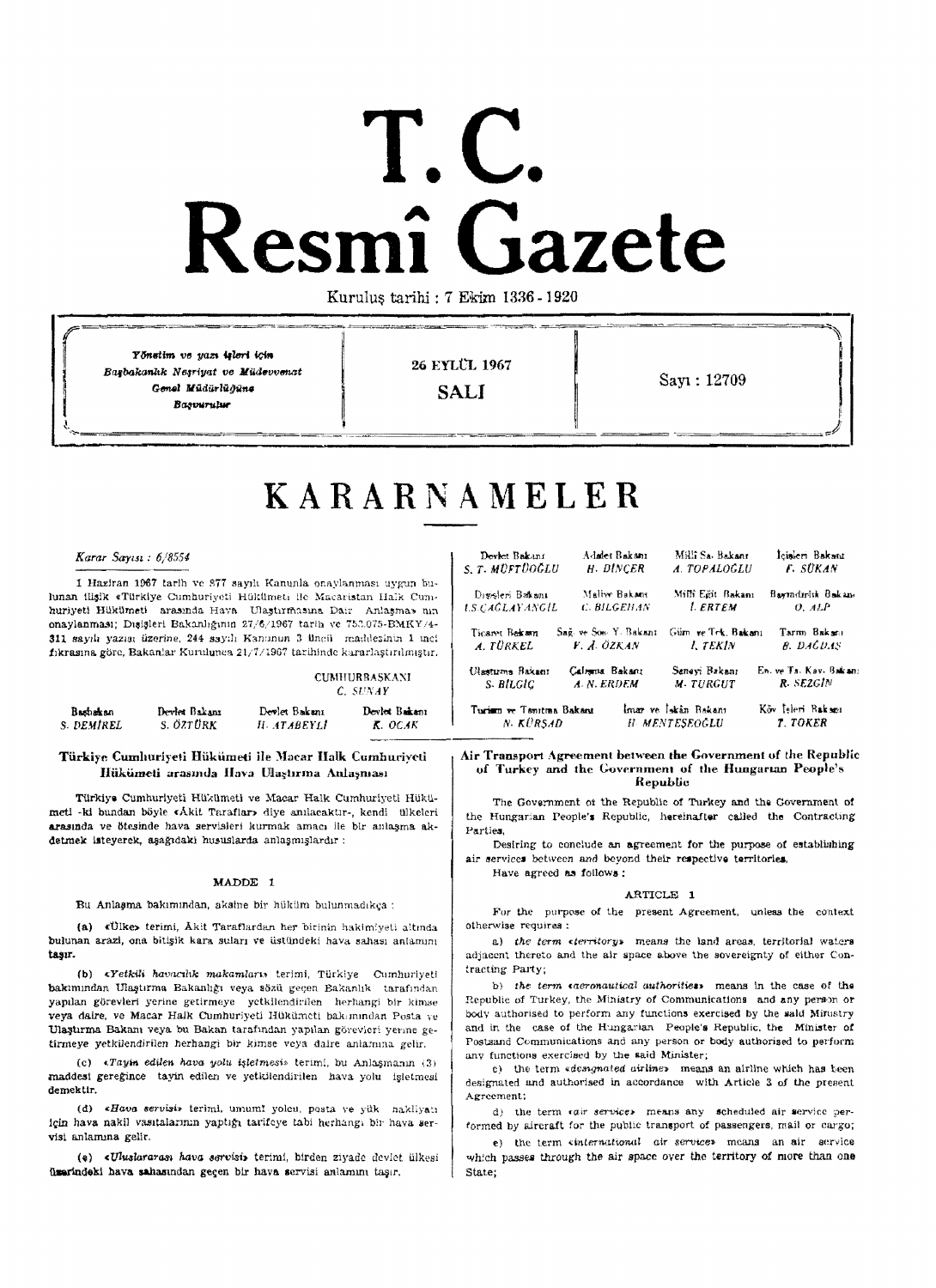(f) «Hava yolu isletmesi» terimi, uluslararası bir hava servisi isleten veya teklif eden bir hava nakliyatı teşebbüsü demektir.

(g) «Trafikten gayri maksatlar için iniş» (teknik inis) terimi, yoleu, yük ve posta alıp boşaltmaktan gayri herhangi bir maksatla inis anlamını tasır.

(h) «Mutabik kalman servisler» terimi, işbu Anlaşmanın I numarah Ekindo belirtilen hatlarda yapılan tarifeli milletlerarası hava servisleri anlamını tasır.

(i) «Tasrih edilen hatlar» teriml. mutabik kalinan servislerin isletilmesi için işbu Anlaşmanır. I numaralı Ekinde belirtilen hatlar anlamını ta§lr.

#### MADDE 2

1. Äkit Taraflardan her biri diğerine tasrih edilen hatlarda mutabik kalinan servislerin isletilmesi amacıyla, bu Anlasmada belirtilen hak-Ian tanır. Akit Taraflardan her biri tarafından tayin olunan hava yolu 1sletmesl veya jaletmeleri, tasrih edilen bir hatta mutabik Kalinan bir servlsl işletirken aşağıdaki haklardan istifade edecektir :

(a) Öteki Äkit Tarafların ülkesi üzevinden inmeden uçmak,

(b) Sözü geçen ülke içerisinde teknik iniş yapmak,

(c) Yolcu, yük ve posta seklindeki uluslararası trafiği bırakmak ve almak amacıyla, sözü geçen ülke içerisinde, o hat için bu Anlaşmanın I numaralı Ekinde belirtilen noktalara iniş yapmak,

2. Bu maddenin (1) fikrasındaki hiç bir husus, bir Akit Tarafın hava yolu isletmelerine diğer Akit Taraf Ulkesindeki bir noktava bırakılmak tizere o diğer Akit Taraf ülkesindeki başka bir noktadan yolcu, yük ve posta almak hakkmın verildiğine delâlet etmeyecektir.

#### M.ADDE 3

1. Aklt Taraflardan her biri, diğer Akit Tarafa, tasrih edilen hatlarda mutablk kalman servisleri isletmesi amacıyla bir veya birkac hava. yolu işletmeşi tayin ettiğini yazılı olarak bildirmek hakkına sahip olacaktlr.

2. Diğer Akit Taraf, böyle bir tayin bildirisini aldığında, bu maddenin (3) üncü fıkrası hükümleri sakh kalmak üzere, tayin edilen hava yolu işletmesi veya işletmelcrine gerekli işletme yetkilerini lüzumsuz gecikmeye sebebiyet vermeden tanıyacaktır.

3. Akit Taraflardan birinin yetkili havacılık makamları, diğer Äklt  $\operatorname{\mathbf{Tarafin}}$ tayin ettiği bir hava yolu işletmesinden :

(a) Uluslararası hava servislerinin işletilmesinde normal vc makul bir sekilde uyguladıkları kanun ve nizamlarda gösterilen sartları yerine getirebllecek vaslflan haiz bulundugu,

(b) Tayin edilmiş bir hava yolu işletmesinin esas mülkiyetinin ve fill! kontrolünün bu hava yolu işletmesini tayin eden tarafın veya uyruklarının clinde bulunduğu hususlarında kendllerini tatmin etmesini isteyeblilr.

4. Bir hava yolu işletmesi veya işletmeleri, bu Anlaşma hukümleri gereğince böylece tayin edilip kendilerine yetki verilince, bu Anlasmanın 10 uncu maddesi hükümlerine göre tespit edilmiş bir ücret tarifesinin mutabik kalinan seferler bakımından yürürlükte olması kaydıyla bu servislerin tamamını veya bir kısnum işletmeye her hangi bir tarihte baslayabilir.

#### MADDE 4

1. Akit Taraflardan her biri diğer Akit Tarafın tayin ettiği hava yolu isletmesi veya işletmelerine verilmiş bulunan işletme yetkisini aşagidaki hallerde geri almak veya bu Anlaşmanın 2 nei maddesinde kayitli hakların kullanılmasını durdurmak veya bu hakların kullanılmaamda gerekli gördüğü kayıtları koymak hakkma sahip olacaktır :

(a) 0 hava yolu işletmesinin esas mülkiyetinin veya fiill kontro-IUnUn hava yo!unu tay!n eden Aklt Taratm veya uyruklannm olinde bulunmamasl, veya

(bl 0 hava yolu i§letmesinin, bu haklan tamyan Akit 'l'arafm kanun ve nizamlarına uymaması, veya

(c) 0 hava yolu işletmesinin başka bir şekilde bu Andlasmada belirtilen şartlara uygun olarak işletme yapmaması,

2. Bu maddenin 1 inci fikrasındaki hakları geri alma, tatbikatını durdurma veya kayıtlar koyma hususlarında derhal bir işlem yapılması, kanun ve nizamların daha fazla ihlal edilmesintn önlenmesi için şart degilse, böyle bir hak ancak diger Akit Tarafla tebliğ tarihinden itibaren 45 günü geçmeyecek bir müddet zarfında yapılacak istişareden sonra kullamlacaktır,

**- 22!!ES**  f) the term «airline» means any air transport enterprise offering or operating an international air service;

g) the term «stop for non-traffic *purposes»* means a landing for any purpose other than taking or discharging passengers, targo or mail;

h) the term *sagreed* services» means the scheduled international air services on the routes specified in Annex I to the present Agreement;

i) the term *«specified routes»* means the routes indicated in Annex I to the present Agreement for the performance of the agreed services.

#### ARTICLE 2

1. Each Contracting Party grants to the other Contracting Party the rights specified in the present Agreement for the purpose of performing the agreed services on the specified rolltes. The airline or sirlines designated by each Contracting Party shall enjoy, while operating an agreed service on a specified route, the following rights:

a) to fly without landing across the territory of the other Contraeting Party;

 $b)$  to make stops in the said territory for non-traffic purposes; and

c) to make stops in the said territory at the points specified for that route m Annex I to the presents Agreement for the purpose of putting down and taking up international traffic in passengers, cargo and mail.

2. Nothing in paragraph (I) of this Article shall be deemed to confer on the airlines of one Contracting Party the privilege of taking up. in the territory of the other Contracting Party, passengers, cargo or mail carried for remuneration or hire and destined for another point in the territory of that other Contracting Party.

# ARTICLE 3

1. Each Contracting Party shall have the right to designate in writing to the other Contracting Party one or more airlines for the purpose of operating the agreed services on the specified routes.

2. On receipt of such designation, the other Contracting Party shall, subject to the provisions of paragraph (3) of this Article, without undue delay grant to the sirline or airlines designated the appropriate operating authorisations.

3. The aeronautical authorities of one Contracting Party may, before granting authorisation for operations, require an airline or airlines designated by the other Contracting Party to satisfy them that;

a) it is qualified to fulfil the conditions prescribed under the laws and regulations normally and reasonably applied to the operation of international air services by such authorities;

b) the substantial ownership and effective control of that airline are vested in the Contracting Party designating the airline or in its nationals.

4. When an airline or airlines have been so designated and authorised in accordance with the provisions of the present Agreement, it may begin at any time to operate on the whole or part of the agreed services, provided that a tariff established in accordance with the provisions of Article 10 of the present Agreement is in force in respect of that service.

#### ARTICLE 4

1. Each Contracting Party shall have the right to revoke an operating authorisation or to suspend the exercise of the rights specified in Article 2 of the present Agreement by an airline or airlines designated by the other Contraeting Party. or to impose such conditions as it may deem necessary on the exercise of these rights:

a} in any case where it is not satisfied that substantial ownership and effective control of that airline are vested in the Contracting Party designating the airline or in its nationals of such Contracting Party, or b) in the case of failure by that airline to comply with the laws

or regulations of the Contracting Party granting these rights, or

c) in case the airline otherwise fails to operate in accordance with the conditions prescribed under the present Agreement.

2. Uniess immediate revocation, suspension or imposition of the conditions mentioned in paragraph (1) of the this Article is essential to prevent further infringements of laws and regulations, such right shall be exercised only after consultation, which should not exceed 45 days from the date of notification, with the aeronautical authorities of the other Contracting Part.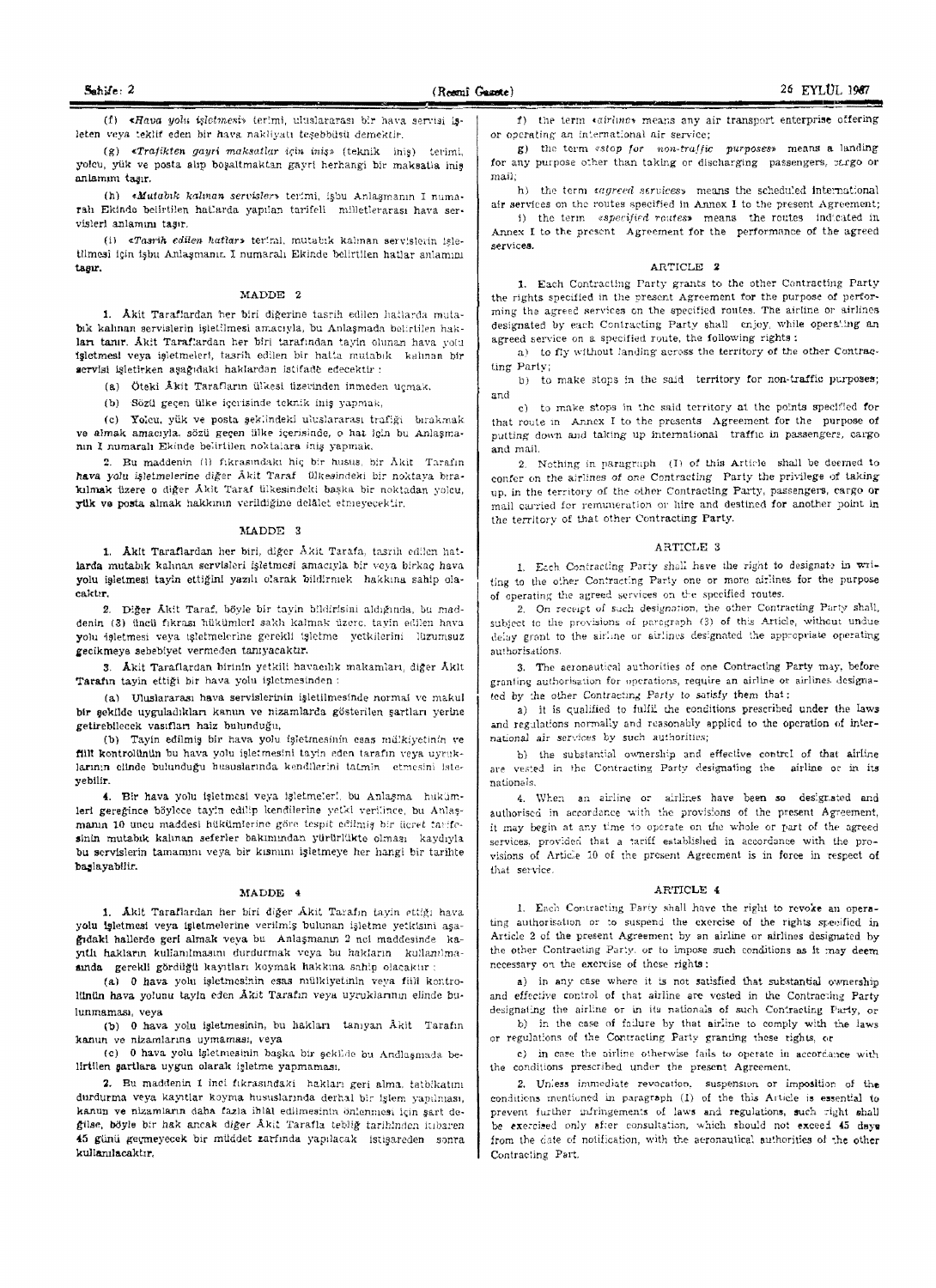#### MADDE 5

1. Uluslararası hava servislerinde çalışan uçakların Âkit Taraflardan herbirinin ülkesine giriş ve çıkışları ile veva bu gibi ucakların kendl ülkesince iken işletme veya seyrüseferleri ile ilgili kanım ve nizamları, diğev Äkit Tarafın tayin edilen hava volu isletmesi veya isletmelerinin uçaklarına da uygulanacaktır.

2. Âkit Taraflardan herbirinin, giriş, müsaade, göç, pasaport. gümrük ve karantinaya dair nizamları ile uçakların yolcu, mürettebat vo vükünün ülkesine giris ve etkis ile ilgili kanun ve nizamları ilk Akit Tarafın ülkesine giriş veya ülkesinden çıkışta veya ülkesinde bulundukları sırada diğer Akit Tarafın tayin edilen hava yolu isletmesi veva işletmeleri uçaklaman yolcu, mürettebat ve yükü hakkında da uygulanır.

## MADDE 6

1. Äkit Taraflardan birinin tayin edilen hava yolu işletmesi veya işletmeleri tarafından uluslararası servislerde istetilen uçaklar ve bu ucaklarda bulunan mutat donatim, akaryakit ye yağlama yağları ve (Yiyecek, içecek ve tütün dahil) uçak kumanyası, diğer Âkit Taraf ülkesine varışta, tekrar yurt dışına çıkarılmcaya kadar uçakta kalmak veya o diğer taraf ülkesi üzerindeki ucusun bir kısmında kullanılmak kaydıyla. bütün gümrük resimleri, muayene ücretleri ve başkaca resim ve vergilerden bağısık tutulacaktır.

2. (a) Akit Taraflardan birinin ülkesinde, bu taraf yetkili makamlarınca tespit edilen miktarları aşmamak ve diğer Akit Tarafın uluslararası bir servisinde çalıştırılan uçaklarda kullanılmak üzere uçağa alınan uçak kumanyaları,

(b) Âkit Taraflardan birinin ülkesine diğer Âkit Tarafın tayin edilen hava yolu işletmesi veya işletmelerinin uluslararası servislerinde kullanılan uçakların bakım ve onarımı için sokulan yedek parçalar,

(c) Uçağa alındığı Akit Taraf ülkesi üzerinde yapılacak uçuşun bir kısmında kullanılacak bile olsa, Âkit Tarafın tayin edilen hava yolu isletmesi veva işletmeleri tarafından uluşlararası servislerde işletilen uçakların ikmaline ayrılmış olan akaryakıt ve yağlama yağları,

Yapılan hizmetler karşılığı alınacak ücretler hariç, aynı resim ve vergilerden bağışık tutulacaktır.

3. Yukarıdaki 2 noi fıkranın (a), (b) ve (e) tali fıkralarında sözü geçen maddeler gümrük nezaret ve kontrolü altında tutulabilir.

## MADDE 7

Akit Taraflardan birinin neaklarında bulundurulan mutat hayacılik donatimi ile malzeme ve ikmal maddeleri diğer Akit Taraf ülkesinde, ancak, o ülkenin gümrük makamlarının müsaadesiyle boşaltılabilir. Böyle bir durumda, bunlar tekrar yurt dışına götürülünceye veya başka bir şekilde gümrük nizamlarına göre elden çıkarılıncaya kadar sözü geçen yetkill makamların nezaretinde bulundurulabilir.

#### MADDE 8

Äkit Taraflardan birinin ülkesinden transit geçen yolcular çok basitleştirilmiş bir kontroldan daha fazla bir kontrola tabi tutulmayacaklardır. Doğrudan doğruya transit geçen bagaj ve yükler gümrük resimleri ve benzeri vergüerden bağışık tutulacaktır.

#### MADDE 9

1. Her iki Akit Tarafın hava yolu işletmesi veya işletmelerine. kendi ülkeleri arasında, tasrih edilen hatlarda mutabık kalınan servisleri işletmeleri için âdil ve eşit imkân sağlanacaktır.

2. Äkit Taraflardan herbirinin hava yolu işletmesi veya işletmeleri, mutabik kalman servisleri işletirken, diğer Akit Tarafın hava yolu işletmesi veya işletmelerinin çıkarlarını, bu sonuncu hava yolu işletmelerinin aynı hatların bütününde veya bir kısmında işlettiği servislere haksız olarak tesir etmeyecek şekilde gözönünde bulunduracaktır.

3. Akit Tarafların tayin edilen hava yolu işletmesi veya işletmelerinin sağladığı mutamk kalınan servislerin, tasrih edilen hatlardaki kamu ulaştırma ihtiyaçları ile sıkı ilgisi bulunacak ve bunların ilk amacı. hava yolu işletmesini veya işletmelerini tayin eden tarafın ülkesine gelen veya ülkesinden giden yolcu, yük ve postaya ait, mevcut olan veya olması makul bir tarzda beklenen taşıma ihtiyaçlarını makul bir hamule faktörü ile karşılamaya yetecek bir kapasiteyi sağlamak olacaktır.

#### ARTICLE 5

1. The laws and regulations of either Contracting Party relating to the admission to or departure from its territory of aircraft engaged in international air services or to the operation and navigation of such aircraft while within its territory shall be applied to the aircraft of the designated airline or airlines of the other Contracting Party.

2. The laws and regulations of either Contracting Party as to the admission to or departure from its territory of passengers, crew or cargo carried on board of aircraft, such as regulations relating to entry, clearance, immigration, passports, customs and quarantine shall be complied with by or on behalf of such passengers, crew or cargo of the aircraft of the designated airline or airlines of the other Contracting Party, upon entrance into or departure from, or while within the territory of the first Contracting Party.

# ARTICLE 6

1. Aircraft operated on international services by the designated airline or airlines of either Contracting Party, as well as their regular equipment, supplies of fuels and lubricants, and aircraft stores (including food, beverages and tobacco) on board such aircraft shall be exempt from all customs duties, inspection fees and other duties or taxes on arriving in the territory of the other Contracting Party, provided such equipment and supplies remain on board the aircraft up to such time as they are re-exported or are used on the part of the journey performed over that territory.

2. There shall also be exempt from the same duties and taxes, with the exception of charges corresponding to the service performed:

a) aircraft stores taken on board in the territory of either Contracting Party, within limits fixed by the authorities of the said Contracting Party, and for use on board aircraft engaged in an international service of the other Contracting Party;

b) Spare parts entered into the territory of either Contracting Party for the maintenance or repair of aircraft used on international services by the designated airline or airlines of the other Contracting Party;

c) fuel and lubricents destined to supply aircraft operated on international services by the designated airline or sirlines of the other Contracting Party, even when these supplies are to be used on the part of the journey performed over the territory of the Contracting Party in which they are taken on board.

3. Materials referred to in sub-paragrahs (a), (b) and (c) of paragraph 2 above may be required to be kept under Customs supervision or control.

#### ARTICLE 7

The regular airborne equipment, as well as the materials and supplies retained on board the aircraft of either Contracting Party may be unloaded in the territory of the other Contracting Party only with the approval of the customs authorities of such territory. In such case, they may be placed under the supervision of the said authorities up to such time as they are re-exported or otherwise disposed of in accordance with customs regulations.

#### ARTICLE 8

Passengers in transit across the territory of either Contracting Party shall be subject to no more than a very simplified control. Baggage and cargo in direct transit shall be exempt form customs duties and other similar taxes.

#### ARTICLE 9

1. There shall be fair and equal opportunity for the airline or airlines of both Contracting Parties to operate the agreed services on the specified routes between their respective territories.

2. In operating the agreed services, the airline or airlines of each Contracting Party shall take into account the interests of the airline or airlines of the other Contracting Party so as not to affect unduly the services which the latter provide on the whole or part of the same routes.

3. The agreed services provided by the designated airline or airlines of the Contracting Parties shall bear a close relationship to the requirements of the public for transportation on the specified routes and shall have as their primary objective the provision, at a reasonable load factor, of capacity adequate to carryth e current and reasonably anticipated requirements for the carriage of passengers, cargo and mail originating from or destined for the territory of the Contracting Party which has designated the airline or airlines.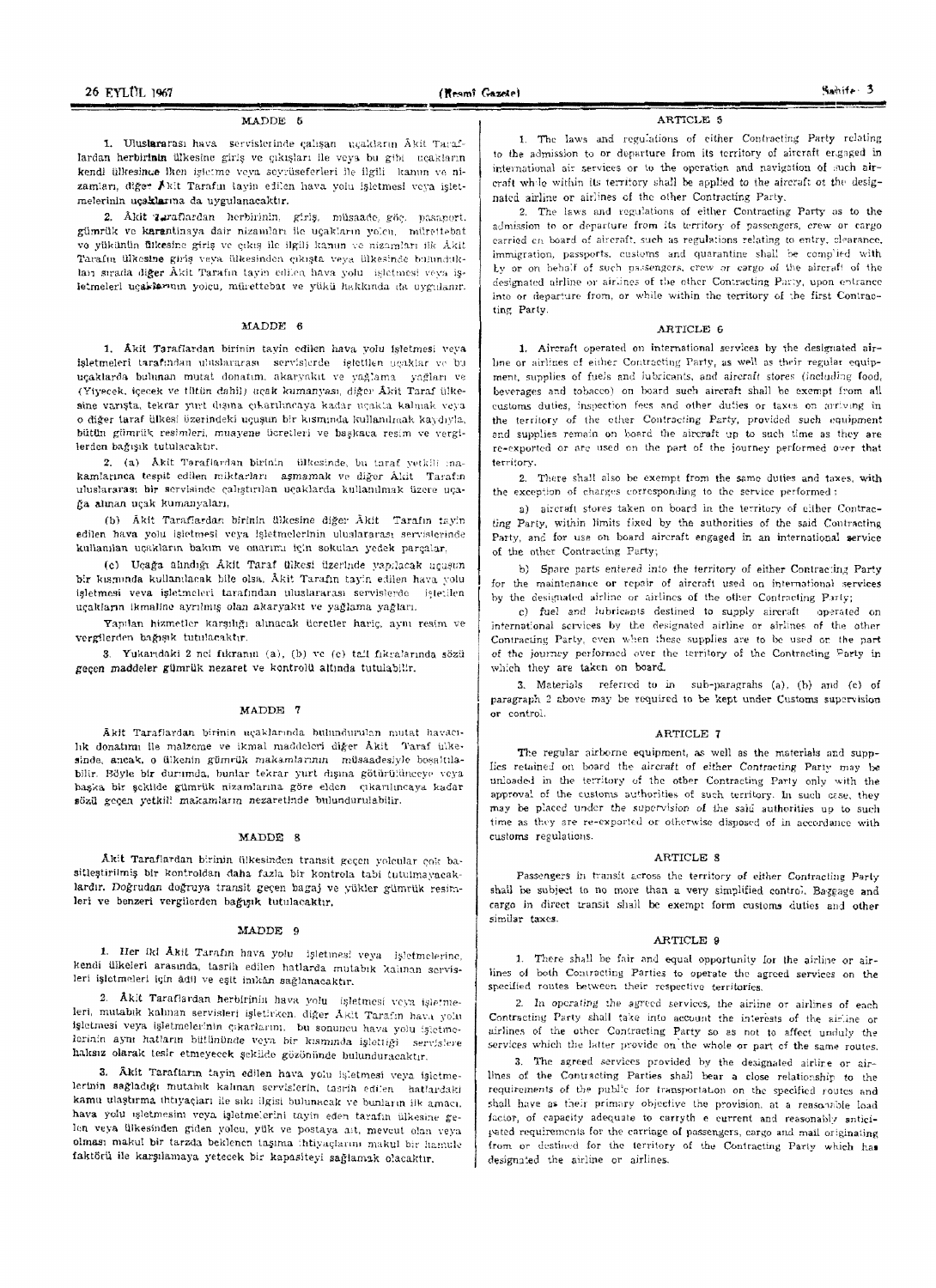4. Akit Taraflardan birinin tayin edilen hava yolu isletmesinin diğer Âkit Taraf ülkesindeki noktalar ile üçüncü memleketlerdeki noktalar arasındaki trafiği, tasrih edilen hatlarda taşıma hakkı, kapasitesini ilgili bulunduğu aşağıdaki genel ilkeler çerçevesinde uygulanacaktır :

(a) Havayolu işletmesini veya işletmelerini tayin eden Akit Taraf ülkesine gelecek veya ülkesinden gidecek olan trafik ihtiyaçları;

(b) Havayolu işletmesinin geçtiği bölgedeki devletlerin havayolu isletmclcrince kurulan başka ulaştırma servisleri ve gözönüne alındıktan sonra, o bölgenin trafik ihtiyaçları, ve

(c) Uzak menzilli hava servisleri ihtiyacları.

5. Yukandaki 4. fikraya göre tanınacak haklar, nihal olarak, Akit Tarafların yetkili havacılık makamlarınca tespit olunacaktır.

6. Sağlanacak kapasite ve işletilecek servislerin sıklığı hususunda, servislere baslanmadan önce, Akit Tarafların yetkili havacılık makamları arasında başlangıçta bir mutabakata varılacaktır. Başlangıçta tespit edilen bu kapasite ve servis sıklığı, sözügeçen makamların herhangi birl tarafından zaman zaman gözden geçirilebilir.

#### MADDE 10

1. Akit Taraflardan birinin havayolu işletmelerince diğer Akit Tarafın ülkesine veya ülkesinden yapılacak nakliyat için uygulanacak ücret tarifeleri; işletme masıafları, makul kâr, servislerin hız ve konfor gibi hususiyetleri ve başka havayolu işletmelerinin ücret tarifeleri de dahil, bütün ilgili amiller gözönüne alınarak makul hadlerde tespit olunacaktır.

2. Bu maddenin 1. fikrasında sözügeçen ücret tarifeleri üzerinde. mümkünse, her iki Âkit Tarafın ilgili havayolu işletmeleri arasında hattin bütünü veya bir kısmında isleyen başka hava yolu isletmeleriyle de istişarede bulunarak mutabakata varılacak ve böyle bir mutabakat, mümkün oldukça, uluslararası siyil ulaştırma alanındaki tatbikata uygun olarak sağlanacaktır.

3. Böylece mutabik kalınan ücret tarifcleri, yürürlüğe girmesi tasarlanan tarihten en az otuz (30) gün önce Akit Tarafların yetklil havacılık makamlarının onayına sunulacaktır; özel durumlarda bu süre, sözügeçen makamların mutabakatı ile azaltılabilir.

4. Tayin edilen havayolu işletmelcri bu ücrct tarifclerinin herhangi biri. üzerinde anlaşamazlarsa veya diğer bu sebeple bir ücret tarifesi bu maddenin 2. fikrası hükümlerine göre tespit edilemezse veyahut bu maddenin 3. fıkrasında sözügeçen 30 günlük sürenin ilk 15 günü içerisinde, bir Akit Taraf diğer Akit Tarafa, bu maddenin 2. fıkrası hükümleri uyarinca mutabik kalinmiş herhangi bir ücret tarifesinden memnuniyetsizliğini bildirirse, Akit Tarafın yetkili havacılık makamları, ücret tarifeainl kendi aralarında anlaşarak tespit etmeye çalışacaklardır.

5. Yetkill havacılık makamları bu maddenin 3. fıkrası gereğinec kendllerine sunulan herhangi bir ücret tarifesinin onaylanınası ve 4. fıkradaki herhangi bir ücret tarifesinin tespitinde anlaşamazlarsa, anlaşmazlık bu Anlaşmanın 17 nci maddesi hükümlerine göre halledile-esktir.

6. Bu maddenin 3. fikrası hükümleri saklı kalmak kaydıyla, hiç 'bir fleret tarifesi Akit Taraflardan birinin yetkili havacılık makamlarınca uygun görülmemişse yürürlüğe giremez.

7. Işbu maddenin hükümlerine göre tespit edilmiş ücret tarifeleri; gene bu maddenin hükümlerine uygun olarak yeni ücret tarifeleri tespit edilinceye kadar yürürlükte kalacaktır.

#### MADDE 11

Bu Anlaşmanın uygulanmasından doğacak bütün ödemeler, Akit Taraflar arasında mer'i Ödeme Anlaşması esasları içinde yürütülür.

#### }'I:ADDE 12

Akit Taraflardan herbirinin tayin edilen havayolu işletmesi veya fsletmelerine, mutabik kalinan servislerin işletilmesi bakımından, diğer Akit Taraf ülkesinde mütekabiliyet şartiyle teknik ve ticari mümessil. likler bulundurma hakkı tanınır. Bununla beraber, bu temsilciliklerin memurları' bir veya diğer Aklt Tarafın tebaasından olacaktır,

## MADDE 13

1. Sıkı bir işbirliği ruhu ile, Akit Tarafların yetkili havacılık makamları, bu Anlaşma ve ekleri hükümlerinin uygular.masını ve bunlara

4. The rights of the designated airline or airlines of either Contructing Party to carry traffic between points in the territory of the other Contracting Party and points in the territory of third countries on the specified routes shall be exercised in accordance with the general principles that capacity shall be related to:

a) The traffic requirements to and from the territory of the Contracting Party which has designated the airline or airlines;

b) the traffic requirements of the area through which the airline passes, after taking account of other transport services established by airlines of the States comprising the area; and

e) the requirement of through airline operations.

5. Any privileges to be granted under paragraph (4) shall finally be determined by the competent aeronautical authorities of the Contracting Parties.

6. The capacity to be provided and the frequency of the services to be operated shall at the outset be agreed between the aeronautical  $a$ uthorities of the Contracting Parties before the services are inaugurated. Such capacity and frequency of services initially determined may be reviewed from time to time by either of the said authorities.

# ARTICLE 10

1. The tariffs to be charged by the airline or airlines of one  $Con$ tacting Party for transportation to and from the territory of the other Contracting Party shall be established at reasonable levels due regard being paid to all relevant factors including cost of operation, reasonable profit, characteristics of services such as speed and aecomodation and the tariffs of other airlines.

2. The tariffs referred to in paragraph (1) of this Article shall, if possible, be agreed by the designated airlines concerned of both Contracting Parties, in consultation with other airlines operating over the whole or part of the route, and such agreement shall, where possible be reached in conformity with the international practices on civil air transport.

3. The tariffs so agreed shall be submitted for the approval of the aeronautical authorities of the Contracting Parties at least thirty (30) days before the proposed date of their introduction; in special cases, this time limi: may be reduced, subject to the agreement of the said authorities.

4. If the designated airlines cannot agree on any of these tariffs, or if for some other reason a tariff cannot be fixed In accordance with the provisions of paragraph (2) of this Article, or if during the first 15 days' period referred to in paragraph (3) of this Article one Contracting Party. gives the other Contracting Part notice of its dissatisfaction with any tariff agreed in accordance wilh thc provisions of paragraph (2) of this Article, the aeronautical authorities of the Contracting Parties shall try to determine the tariff by agreement between themselves.

5. If the aeronautical authorities eannot agree on the approval of any tarrif submitted to them under paragraph (3) of this Article and un the determination of any tariff under paragraph  $(4)$ , the dispute shall be settled in accordance with the provisions of Article 17 of the present Agreement.

~. Subiect to the provisions 01 paragraph (3) of this Article, no tariff shall come into force if the aeronautical authorities of either Contracting Party have not approved it.

7. The tariffs established with the provisions of this Article shall remain in force until new tariffs have been established in accordance with the provisions of this Article.

## ARTICLE 11

All payments arising from the implementation of the present Agreement shal be settled in accordance with the provisions of the Payment Agreement existing between the two Contracting Parties.

# ARTICLE 12

The designated airline or airlines of either Contracting Party ere granted on reciprocal basis the right to maintain in the territory of the other Contracting Party their technical and commercial representations in the interest of performance of the agreed services.

However, the members of these representations shall be nationals of one or the other Contracting Party.

# ARTICLE 13

1. In a spirit of close co-operation, the aeronautical authorities of the Contracting Parties shall consult each other from time to time with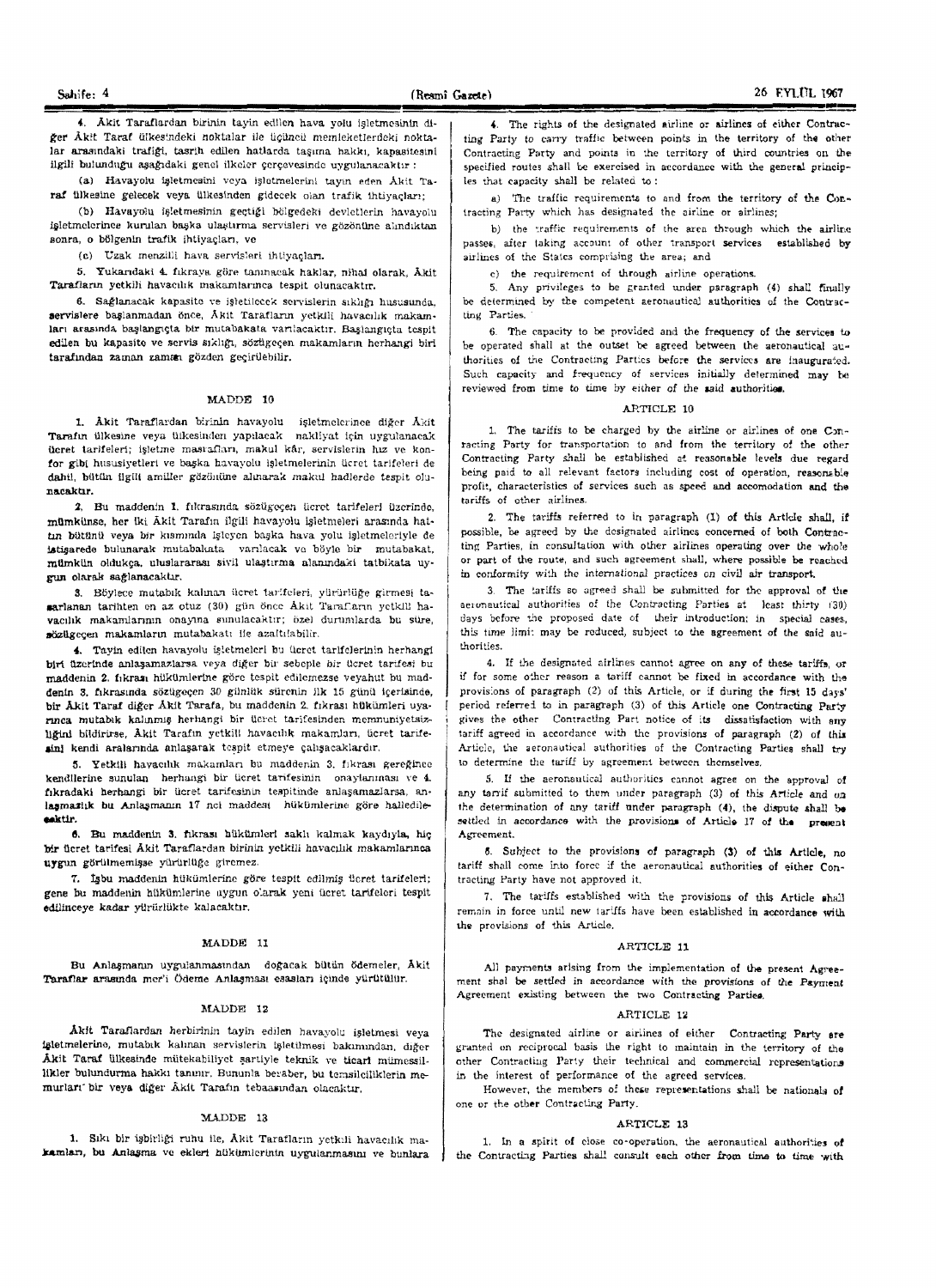2. Äkit Taraflardan herbirinin yetkili havacılık makamları, istek üzerine, diğer Äkit Tarafın yetkili havacılık makamlarına, birinci Äkit Tarafın tayin edilen havayolu işletmesi veya işletmelerince mutabık ka-'inan servislerde sağlanan kapasitenin gözden geçirilmesi amaciyle makul bir tarzda istenebilecek periyodik ve başkaca istatistikleri verecektir. Bu istatistikler, o haya yolu işletmelerince mutabık kalınan servislerde taşınan trafik miktarlarının ve bu trafiğin ilk çıkış ve son yarış yerlerinin tespiti için gerekli bütün bügileri içine alacaktır.

#### MADDE 14

1. Äkit Taraflardan biri bu Anlaşmanın herhangi bir hükmünün değiştirilmesini arzu ettiği takdirde; öteki Akit Tarafla istişarede bulunmak isteyebilir; yetkili havacılık makamları arasında müzakere ve yazışma yoluyla yapılabilecek olan böyle bir istişare, istek tarihinden itibaren altmış (60) gün içerisinde başlıyacaktır. Mutabakata varılan herhangi bir değişiklik diplomatik yoldan nota teatisiyle teyit edildiğinde yürürlüğe girecektir.

2. Bir numaralı Ek'teki değişiklikler, Akit Tarafların yetkili havacılık makamlarının aralarında doğrudan doğruya mutabakata varmalarıyla yürürlüğe girecektir.

#### **MADDE 18**

1. Äkit Taraflardan herbiri, kendi ülkesinde diğer Äkit Taraf uçaklarına vaki olacak bir kaza veya tehlikeli durum halinde milit mevzuatı dahilinde kendi uçağına göstereceği tarzda kolaylık ve yardım gösterme yükümlülüğünü taahhüt eder.

2. Ülkesi üzerinde hädise vukubulan Âkit Taraf, durumdan diğer Äkit Taraf sivil havacılık makamını derhal haberdar edecek ve kendi makamlarının kontrolü mahfuz kalmak şartiyla ve kanun ve nizamlarınin müsaadesi nispetinde ucağı isleten tavin edilen hava yolu isletmesinin temsilcilerine ve/veya diğer Âkit Tarafın sivil havacılık makamlarının mümessillerine halin teaplarına göre lüzumlu görülecek yardım tedbirlerini almak müsaadesini verecektir.

3. Ülkesinde kaza olan Äkit Taraf, kazanın durum ve nedenlerini tetkik etmek için gerekli bütün tedbirleri alacak ve istek üzerine tetkikde gözlemci olarak bulunabilmeleri bakımından uçak imalâtçısının eksperleri dahil, diğer Åkit Taraf temsilcilerine gerekli müsaadeyi verecektir.

4. Teknik yönden kaza tetkikini yapan Âkit Taraf, diğer Akit Tarafa bunun sonucları hakkında bilgi ve kazanın teknik raporunu yerecektir. Teknik tetkiki yürüten Âkit Taraf, kaza ile ilgili belge ve bilgileri kanun venizamların müsaadesi nispetinde ve vaki istek üzerine diğer Akit Tarafa verecektir.

# MADDE 16

1. Tayin edilen havayolu işletmesi veya işletmelerinin, mutabık kalınan servislerinde kullanılacak olan uçakları, gerekli milliyet ve tescil markalarını taşıyacaklar ve aşağıdaki belgeleri bulunduracaklardır:

- a) Tescil sertifikası.
- b) Uçuşa elverişlilik sertifikası,
- c) Mürettebatın her bir üyesine ait gerekli Ilsans ve sertifika,
- d) Borda jurnalı veya bunun yerini tutan herhangi bir belge,
- e) Uçak telsiz lisansı.
- f) Yolcu isim listesi.

g) Uçak yük taşıyorsa, yükün mahiyeti hakkında tafsilât veren ve son varış yerini gösteren şekilde bir yük manifestosu,

h) Uçak, taşınması mült ve milletlerarası nizamlarla tahdide tabi tutulan bir yük taşıyorsa, gerekli permileri.

2. Akit Taraflardan herbirinin yetkili havacılık makamları, mutabik kalınan servislerde çalışan diğer Âkit Taraf uçaklarında yukarıdakilerden başka milletlerarası hava ulaştırma maksatları için kanun ve nizamlarının lüzumlu kılacağı uçak belgelerinin de bulundurulmasını diğer Åkit Taraf yetkili havacılık makamlarına gereken inbarı yaptıktan sonra isteyebilirler.

a view to ensuring the implementation of, and satisfactory compliance with, the provisions of the present Agreement.

2. The aeronautical authorities of either Contracting Party shall supply to the aeronautical authorities of the other Contracting Party at their request such periodic or other statements of statistics as may be reasonably required for the purpose of reviewing the capacity provided on the agreed services by the designated airline or airlines of the first Contracting Party, Such statements shall include all information required to determine the amount of traffic carried by those airlines on the agreed services and the origins and destinations of such traffic.

# ARTICLE 14

1. If either of the Contracting Parties considers it desirable to modify any provision of the present Agreement and the Annexes thereto, it may request consultation with the other Contracting Party; such consultation, which may be between the acronautical authorities and which may be through discussion or by correspondence, shall begin within a period of sixty (60) days of the date of the request. Any modifications so agreed shall come into force when they have been confirmed by an exchange of diplomatic notes.

2. Modifications to Annex I may be put into force by direct agreement reached between the competent aeronautical authorities of the Contracting Parties.

# ARTICLE 15

1. Each Contracting Party undertakes the obligation to facilitate and assist the aircraft of the other Contracting Party in case of an accident or emergency occurred on the territory of the former Contracting Party within its national regulations as if the aircraft were its own.

2. The Contracting Party in the territory of which the event has occurred shall immediately notify it to the aeronautical authorities of the other Contracting Party and, subject to control by its own authorities and so far its laws and regulations allow, permit the representatives of the designated airline operating the aircraft and / or the aeronautical authorities of the other Contracting Party to provide measures of assistance as may be necessitated by the circumstances.

3. The Contracting Party on whose territory the accident has occurred shall undertake all respective actions to investigate the circumstances and causes of the accident, and shall, on request, grant the necessary permission to the other Contracting Party's representatives including the experts of the aircraft's manufacturer to be present at the investigations as observers

4. The Contracting Party carrying out the investigation in technical respect shall furnish the other Contracting Party with information on the results thereof and with the final accident investigation report. The Contracting Part performing the technical investigation shall give upon request, the documents and data concerning the accident within the limits of its laws and regulations to the other Contracting Part.

# ARTICLE 16

1. The aircraft of the designated airline or airlines to be used for the performance of the agreed services shall bear their appropriate nationality, and registration marks, and shall have in their possession and carry on board the following documents:

- a) a certificate of registrations;
- b) a certificate of airworthiness;

c) the appropriate licenses and certificates of each member of the crew:

d) the journey log book or any other document which replaces it:

e) the aircraft radio stations licences; f) the passengers' name list;

g) if the aircraft transports cargo-a cargo manifest containing detailed declaration of the cargo and final destination thereof;

h) if the aircraft transports any cargo subjected to restrictions under the national or international regulations the necessarry permits.

2. The aeronautical authorities of each Contracting Party may require other aircraft documents which their laws and regulations render necessary for international air-transport purposes besides the above to be carried on board the aircraft of the other Contracting Party engaged on the agreed services after relevant notification to the aeronautical authorities of that other Contracting Party,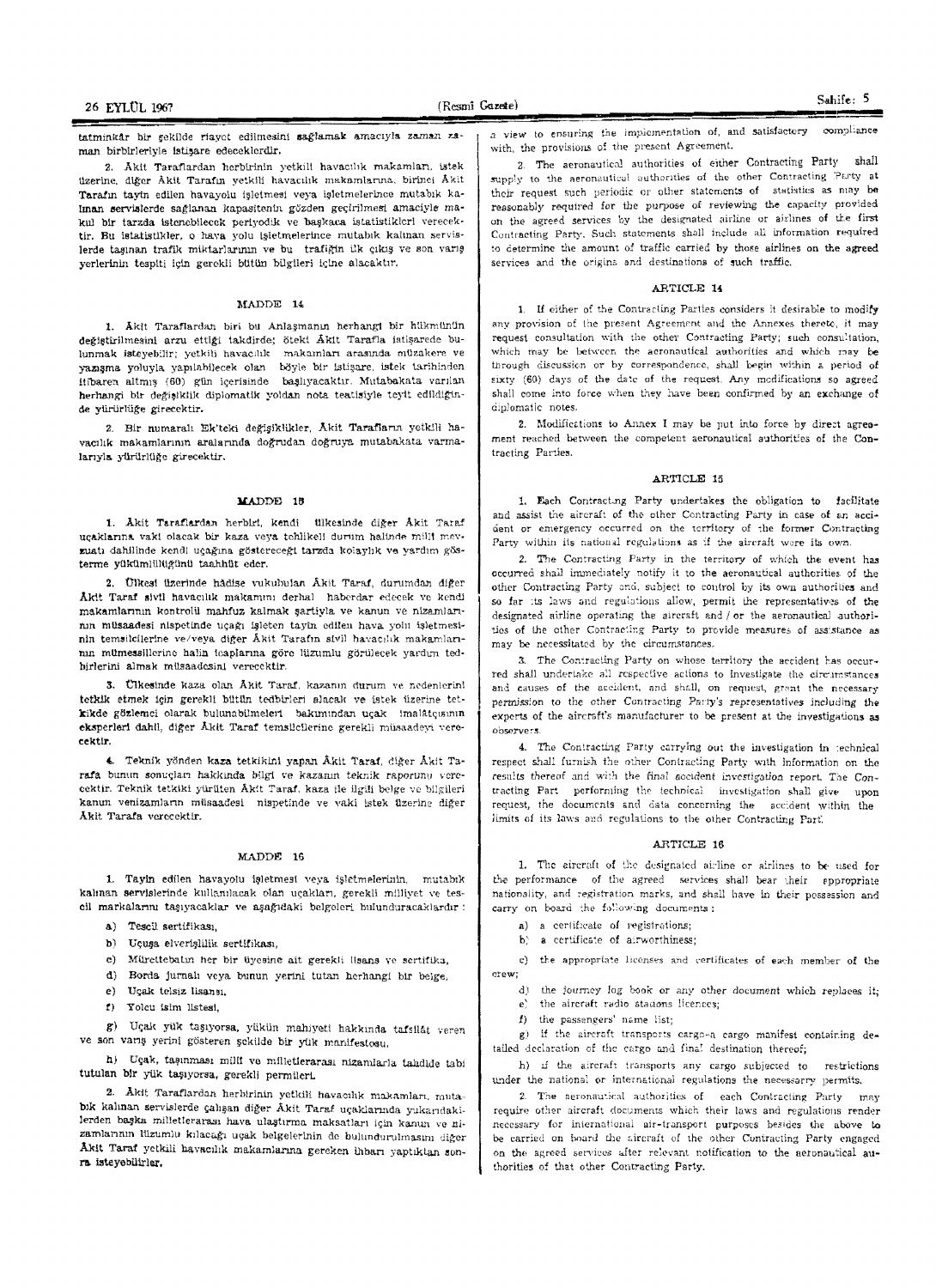#### MADDE 17

1. Bu Anlaşma veya Ek'lerinin yorumlanması veya uygulanması ile ilgili herhangi bir anlaşmazlık, iki Âkit Tarafın yetkili havaçılık makamları arasında doğrudan doğruya yapılacak görüşmelerle halledilecektir.

2. Sözü geçen makamlar, her iki sivil havacılık makamından birinin diğerine vaki tebliğ tarihinden itibaren 60 gün içinde bir anlaşmaya varamazlar ise anlaşmazlık diplomatik yollarla halledilecektir.

# MADDE 18

1. Her Åkit Taraf, ülkesi dahilinde hava alanları, radyo servisleri. meteorolojik servisler ve sair hava seyrüseferi kolaylıklarını diğer Akit Tarafın tayin edilen havayolu işletmesi veya işletmelerine de sağlayacaktır.

2. Äkit Taraflardan herbirinin ülkesindeki hava alanlarının, tesislerin ve teknik teçhizatın kullanılması için ödenecek ücret ve başkaca vergiler, o Åkit Tarafın ilgili Devlet makamlarınca tespit edilen ücretler nvarinca alinacaktir.

# MADDE 19

1. Äkit Taraflardan herbiri, mutabik kalınan servislerin işletilmesi için, diğer Akit Tarafça verilen veya muteber sayılan uçuşa elverislillk sertifikası ile yeterlik belge ve lisanslarını muteber sayacaktır.

2. Ancak, Akit Taraflardan herbiri, şimdiki veya önceki uyruklarına diğer Âkit Tarafça verilmiş sertifika ve başkaca ilgili yeterlik belge ve lisansları tanımama hakkını saklı tutar,

# MADDE 20

İsbu Anlaşma ve Ek'leri, her iki Âkit Tarafı bağlayan çok taraflı herhangi bir sözleşmeye uyacak şekilde değiştirilecektir.

# MADDE 21

İsbu Anlaşma ve I, II ve III sayılı Ek'ler beş yıl için muteber olup. müddetin hitamından altı ay evvel Akit Taraflardan birince diplomatik yoldan feshi ihbar edilmedikçe yıllık süreler için kendliğinden yenilenmis olacaktır.

# MADDE 22

İşbu Anlaşma, Birleşmiş Milletler Teşkilâtı Genel Sekreteri nezdinde tescil ettirilecektir.

## MADDE 23

İşbu Anlaşma ve onun ayrılmaz parçalarını teşkil eden I, II ve III sayılı ekler onaylama belgelerinin teatisi tarihinde yürürlüğe girecektir. Yukarıdakileri tasdiken, asağıda imzaları bulunan ve Hükümetleri

tarafından usulü dairesinde yetkilendirilmiş olan temsilciler, işbu Anlaşmayı imza etmişlerdir.

Ankara'da, İngilizce dilinde, bindokuzyliz altmış altı yılı Haziran ayının yırmisekizinci günü iki nüsha halinde tanzim olunmuştur.

#### Türkiye Cumhuriyeti Hükümeti Macar Halk Cumhuriyeti Hükümeti Adma Adına

# EK: T

1. Türkiye Cumhuriyeti Hükümeti tarafından tayin edilen hava yolu işletmesi veya işletmeleri Budapeşte'de yolcu, yük ve posta şeklindeki uluslararası trafiği aşağıdaki gibi boşaltabilir veya alabilir:

Türkiye'deki noktalardan -ara noktalar- Budapeşte ve ilerisi ve dönüsü.

Ara noktalar, tayin edilen hava yolu işletmesi veya işletmelerinin arzusuna göre, bir veya birkaç serviste ikmal edilebilir.

2. Macar Halk Cumhuriyeti Hükümcti tarafından tayin edilen hava yolu işletmesi veya işletmeleri Türkiye'de Istanbul'da yolcu, yük ve posta şeklindeki uluslararası trafiği aşağıdaki gibi boşaltabilir veya alabilir:

Macaristan'daki noktalardan -ara noktalar- Istanbul ve ilerisi ve dönüşü.

Ara noktalar, tayin edilen hava yolu işletmesi veya işletmelerinin arzusuna göre, bir veya birkaç serviste ikmal edilebilir.

3. a) Türkiye Cumhuriyeti Hükümetinin yetkili havacılık makam-

#### ARTICLE 17

1. Any dispute relating to the interpretation or application of this Agreement or the Annexes thereof shall be settled by direct negotiations between the aeronautical authorities of the two Contracting Parties.

2. If the said authorities fail to reach an agreement within sixty (60) days after either of the aeronautical authorities notifies the other, the dispute shall be settled through diplomatic channels.

#### ARTICLE 18

1. Each Contracting Party shall provide, in its territory, airports, radio services, meteorological services and other air navigation facilities to the airline or airlines designated by the other Contracting Party.

2. The charges and other taxes to be paid for the use of airports. the installations thereof and technical equipment in the territory of either Contracting Party, shall be levied in accordance with the charges officially established by the relevant State authorities of that Contracting Party.

#### ARTICLE 19

1. Each Contracting Party shall recognise as valid the certificates of airworthiness, the certificates of competency and licenses issued or rendered valid by the other Contracting Party for the operation of the agreed services.

2. However, each Contracting Party reserves the right not to recognise the validity of the certificates and other appropriate licenses issued to its present or former citizens by the other Contracting Party.

# ARTICLE 20

The present Agreement and its Annexes will be amended so as to conform with any multilateral convention which may become binding on both Contracting Parties.

# ARTICLE 21

The present Agreement and the Annexes thereto I, II and III shall be valid for a period of five years and shall be automatically renewed for yearly periods unless one of the Contracting Parties notifies the other through diplomatic channels of its decision to terminate the present Agreement at least six (6) months before the date of expiry.

# ARTICLE 22

The present Agreement shall be registered with the Secretary General of the United Nations Organisation,

#### ARTICLE 23

The present Agreement and the Annexes I, II and III which constitute its integral parts shall enter into force on the date of the exchange of the instruments of ratification.

In witness whereof the undersigned being duly authorised by their respective Governments, have signed the present Agreement:

Done at Ankara this twenty eight day of June of the year nineteen hundred and sixty six in duplicate in the English language.

| For the Government | For the Government |
|--------------------|--------------------|
| of the Republic    | of the Hungarian   |
| of Turkey          | People's Republic  |

# ANNEX I

1. The airline or airlines designated by the Government of the Republic of Turkey may put down or take up at Budapest international traffic in passengers, cargo and mail as follows:

From points in Turkey - via intermediate points - Budapes; and beyond and vice-versa.

Intermediate points may, at the option of the designated airline or airlines, omitted in one or more services.

2. The airline er airlines designated by the Goverment of the Hungarian People's Republic may put down or take up at Istanbul international traffic in passengers, cargo and mail as follows:

From points in Hungary - via intermediate points - Istanbul and beyond and vice-versa.

Intermediate points may, at the option of the designated airline or ainlines, be omitted in one or more services.